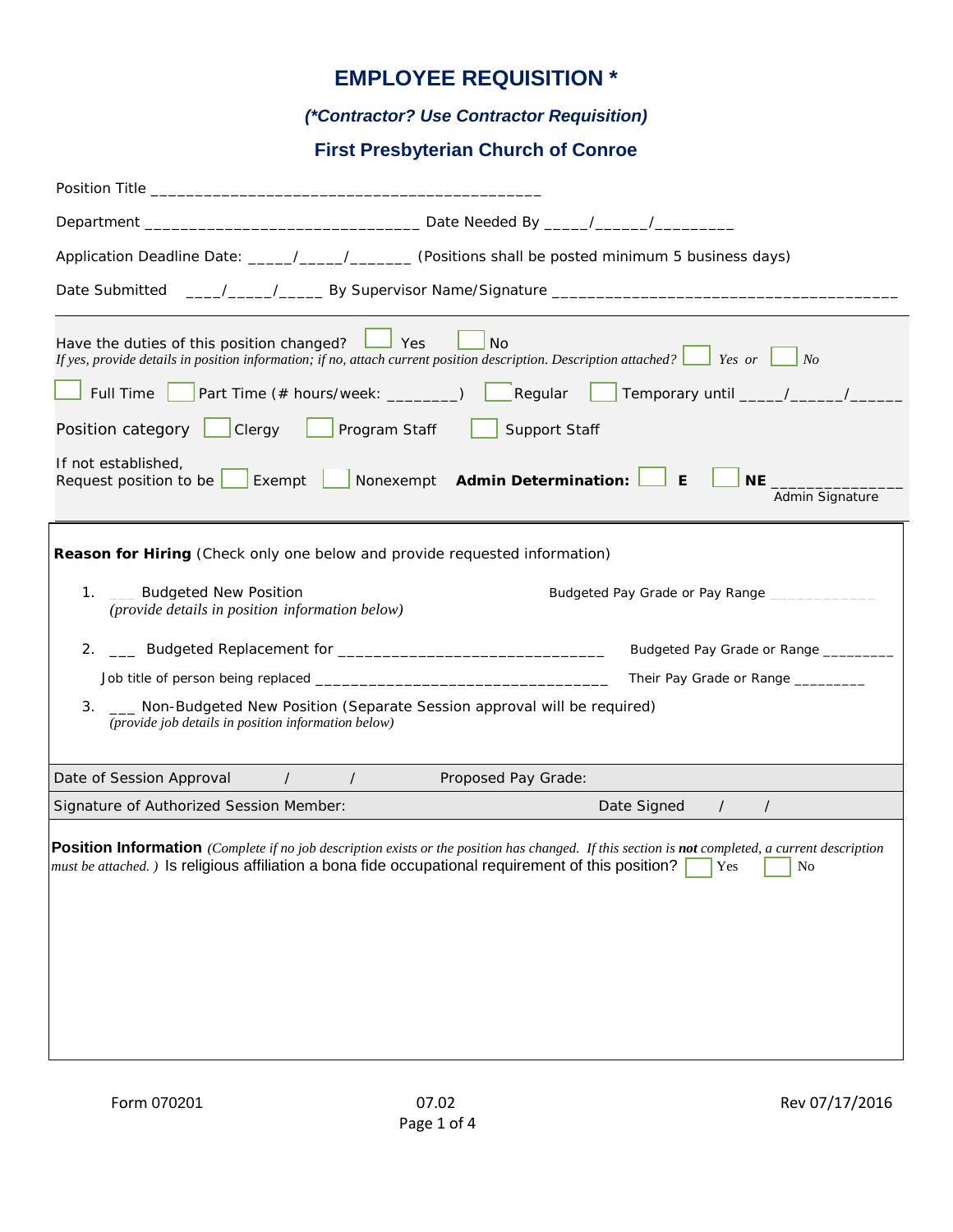| <b>Desired Education, Experience, and Special Qualifications:</b> |                        |                                                                                     |  |  |
|-------------------------------------------------------------------|------------------------|-------------------------------------------------------------------------------------|--|--|
|                                                                   |                        |                                                                                     |  |  |
|                                                                   |                        |                                                                                     |  |  |
|                                                                   |                        |                                                                                     |  |  |
|                                                                   |                        |                                                                                     |  |  |
| <b>Administrative Approvals:</b>                                  |                        |                                                                                     |  |  |
|                                                                   |                        |                                                                                     |  |  |
|                                                                   | Supervisor's Signature | Printed Name                                                                        |  |  |
|                                                                   |                        |                                                                                     |  |  |
|                                                                   | Sr. Pastor Signature   |                                                                                     |  |  |
|                                                                   |                        | Approval to Make Job Offer<br>(This section to be completed by Administration only) |  |  |
|                                                                   |                        |                                                                                     |  |  |
|                                                                   |                        |                                                                                     |  |  |
|                                                                   |                        |                                                                                     |  |  |
|                                                                   |                        |                                                                                     |  |  |
|                                                                   |                        |                                                                                     |  |  |
|                                                                   |                        |                                                                                     |  |  |
| <b>Requisition Officially Closed on:</b>                          | $\prime$ $\prime$      | <b>Person Hired:</b>                                                                |  |  |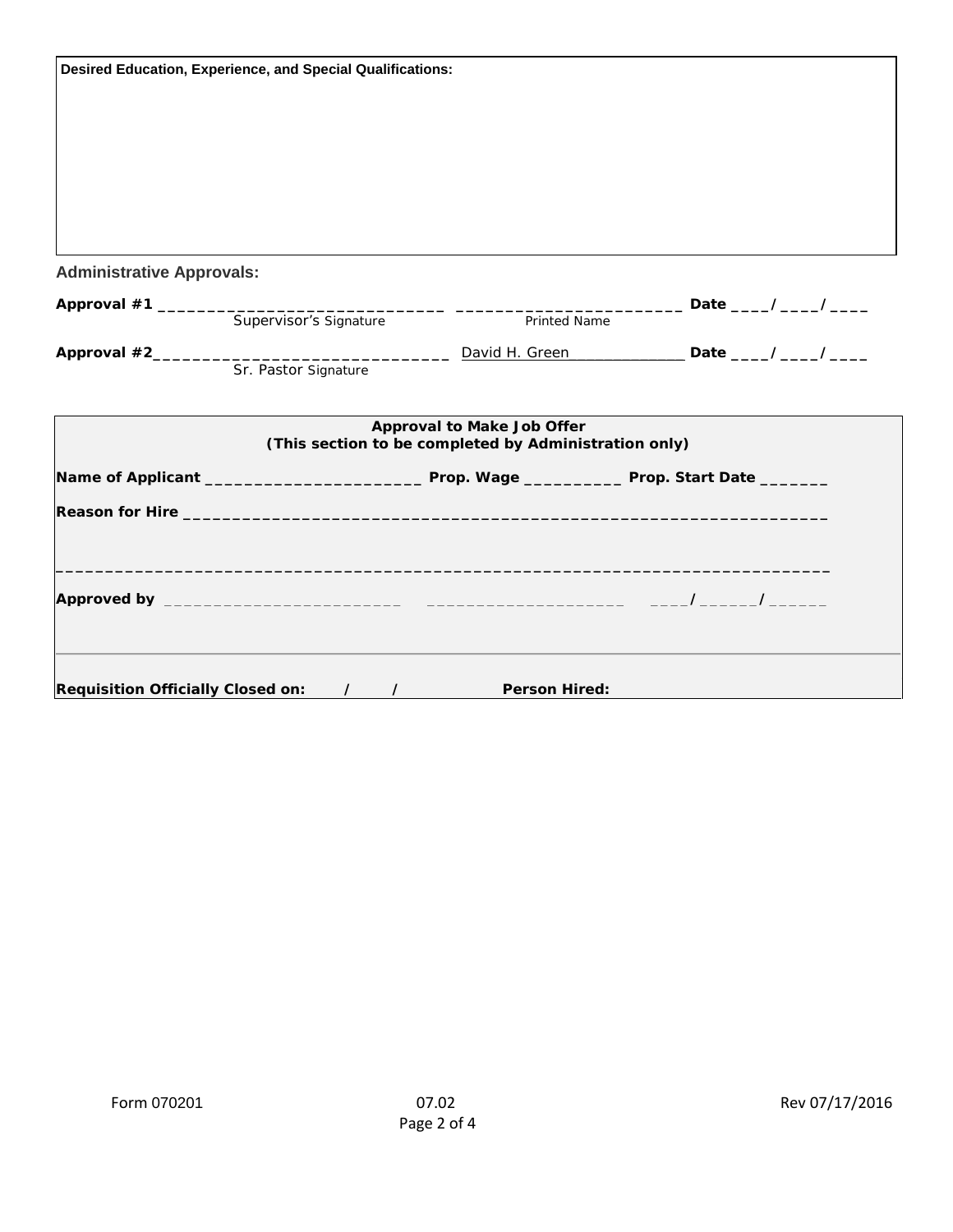#### **Job or Work Physical Attributes Addendum – [insert Job Title]**

Complete this addendum *only* if a current job description is not attached. This information is often needed for legal reasons.

|--|

#### *A. Lifting*

| Is lifting required on the job? Yes No                                                                                 |
|------------------------------------------------------------------------------------------------------------------------|
| If yes, please complete:                                                                                               |
| Above the shoulder                                                                                                     |
| _______ Shoulder to knee                                                                                               |
| ______ Knee to floor                                                                                                   |
| Maximum weight to be lifted independently _____ pounds                                                                 |
| Maximum weight to be lifted with assistance ______ pounds                                                              |
| ______ Assistant device using _____ pounds                                                                             |
| Lifting over 50 pounds; no assistance: Lacktures per hour; Lacktranay per day                                          |
| Lifting under 50 pounds; no assistance: _____ times per hour; ______ per day                                           |
| Lifting 25 to 50 pounds; _____ times per hour; ______ per day                                                          |
| <b>B.</b> Carrying<br>Is carrying required on the job? _______ Yes ________ No<br>If yes, please complete:             |
| Maximum weight to be carried                                                                                           |
|                                                                                                                        |
| ______ Carrying over 50                                                                                                |
| _______ Carry under 50                                                                                                 |
| ______ Carrying 25 to 50 pounds: ______ times per hour; ______ per day                                                 |
| _____ Carrying 10 to 25 pounds: _____ times per hour; _____ per day                                                    |
| Carrying 0 to 10 pounds: ______ times per hour; _____ per day                                                          |
| C. Vision<br>Are there any vision requirements associated with the job? _____Yes ______ No<br>If yes, please complete: |
| Depth perception<br>Ability to distinguish basic colors                                                                |
| Ability to adjust vision to bring objects into focus _________ Ability to see peripherally                             |
| _______ Specific visual requirement(s) (specify) _______________________________                                       |
| D. Hearing                                                                                                             |
| Are there any hearing requirements associated with this job? _____ Yes ______ No                                       |
| If yes, please describe:                                                                                               |
| Form 070201<br>07.02                                                                                                   |